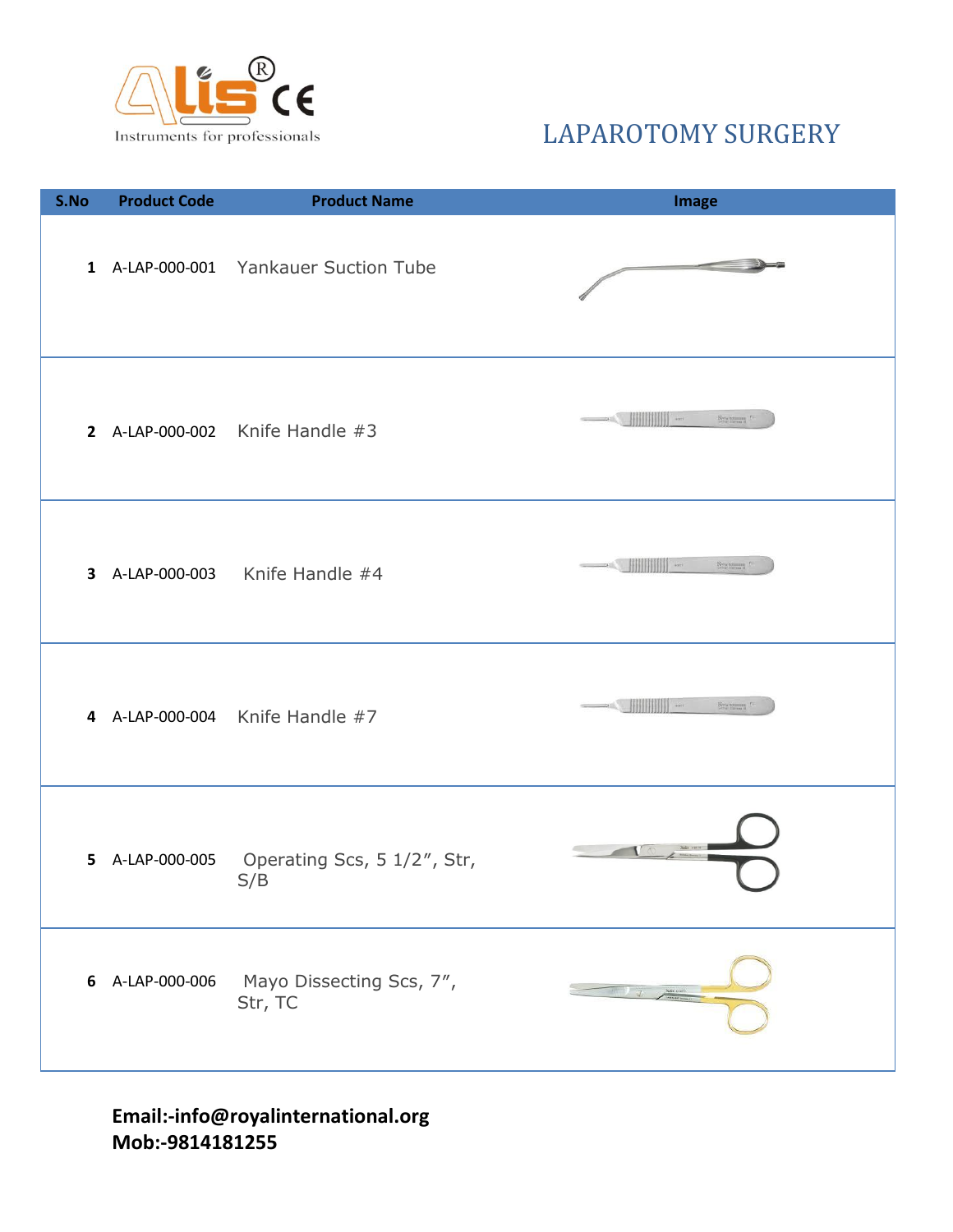

|  | 7 A-LAP-000-007 Mayo Dissecting Scs, 7"<br>Cvd, TC                      |  |
|--|-------------------------------------------------------------------------|--|
|  | 8 A-LAP-000-008 Metzenbaum Scs, 7", Cvd,<br><b>TC</b>                   |  |
|  | 9 A-LAP-000-009 Metzenbaum Scs, 9", Str,<br><b>TC</b>                   |  |
|  | 10 A-LAP-000-010 Metzenbaum Scs, 9", Cvd,<br><b>TC</b>                  |  |
|  | 11 A-LAP-000-011 Thumb Dressing Forcep, 5<br>$1/2$ ""                   |  |
|  | 12 A-LAP-000-012 Tissue Forcep, $5 \frac{1}{2}$ , $1 \times 2$<br>Teeth |  |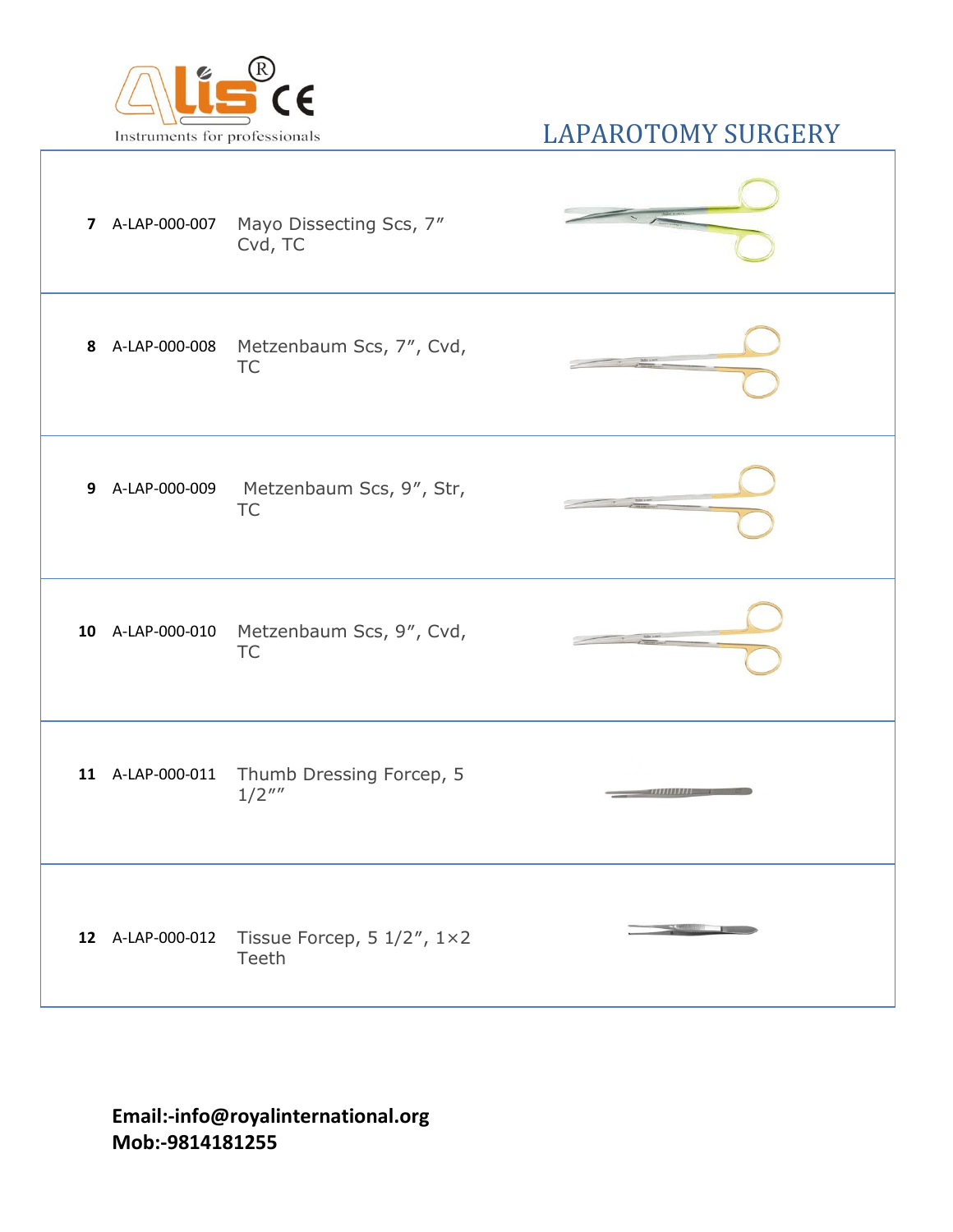

|    |                            | 13 A-LAP-000-013 Adson Dressing Forcep, 4<br>3/4'' | 鵝<br>mC                                                                                                                                                                                                                               |
|----|----------------------------|----------------------------------------------------|---------------------------------------------------------------------------------------------------------------------------------------------------------------------------------------------------------------------------------------|
|    |                            | 14 A-LAP-000-014 Adson Tissue Forcep, 4 3/4"       |                                                                                                                                                                                                                                       |
| 15 |                            | A-LAP-000-015 Russian Tissue Forcep, 8"            | Emp<br>Hotel Company Hotel Hotel Hotel Hotel Hotel Hotel Hotel Hotel Hotel Hotel Hotel Hotel Hotel Hotel Hotel Hotel Hotel Hotel Hotel Hotel Hotel Hotel Hotel Hotel Hotel Hotel Hotel Hotel Hotel Hotel Hotel Hotel Hotel Hotel Hote |
|    |                            | 16 A-LAP-000-016 Cushing Dressing Forcep, 7"       |                                                                                                                                                                                                                                       |
|    | 17 A-LAP-000-017 1×2 Teeth | Cushing Tissue Forcep, 7",                         |                                                                                                                                                                                                                                       |
|    | 18 A-LAP-000-018           | Halsted Mosquito Forceps,<br>$5$ ", Str            |                                                                                                                                                                                                                                       |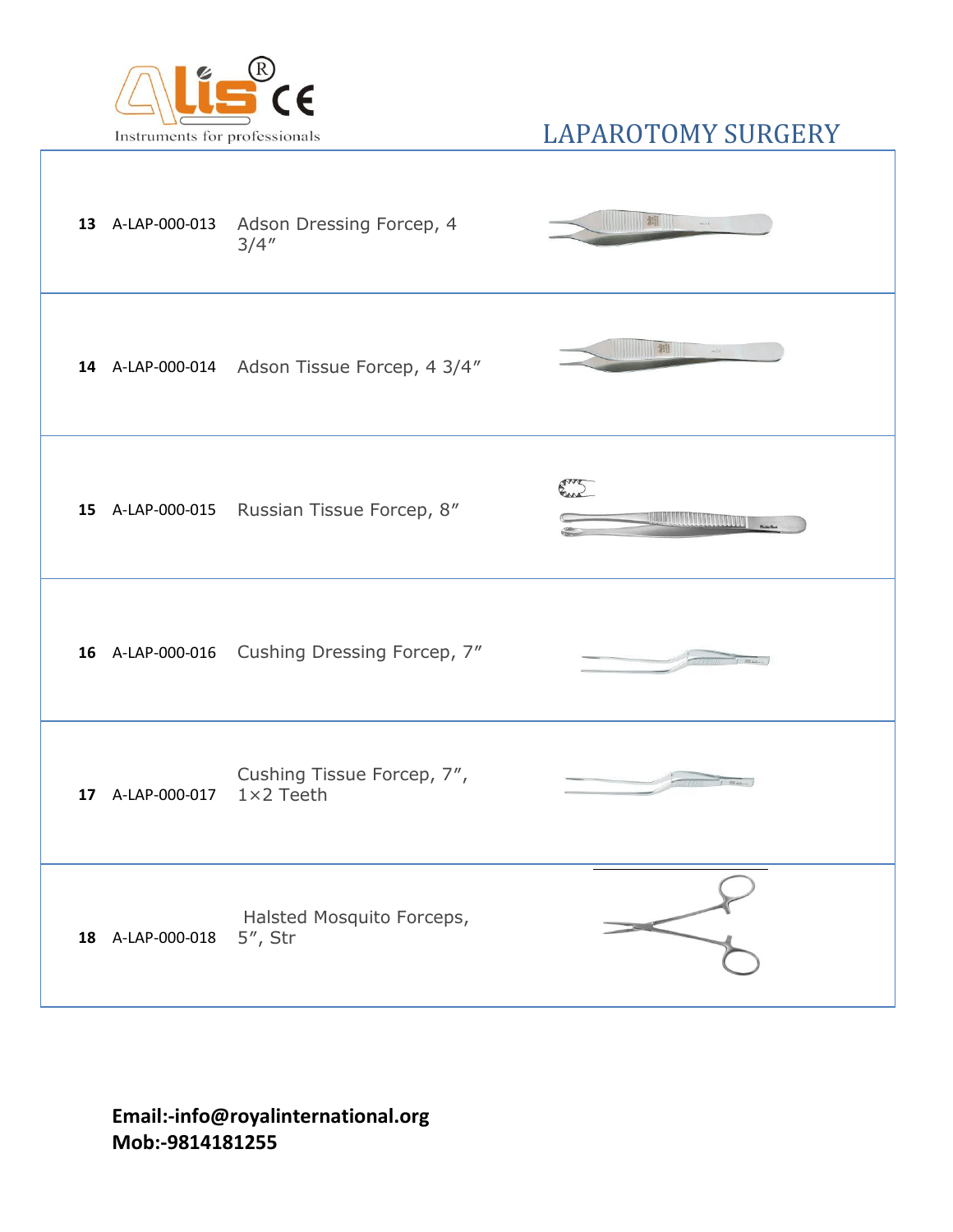

|                            | 19 A-LAP-000-019 Halsted Mosquito Forceps,<br>5", Cvd |  |
|----------------------------|-------------------------------------------------------|--|
|                            | 20 A-LAP-000-020 Kelly Forceps, 5 1/2", Str           |  |
|                            | 21 A-LAP-000-021 Kelly Forceps, 5 1/2", Cvd           |  |
| 22 A-LAP-000-022 1/4", Cvd | Rochester Pean Forceps, 6                             |  |
|                            | 23 A-LAP-000-023 Rochester Pean Forceps, 8",<br>Cvd   |  |
|                            | 24 A-LAP-000-024 Rochester Ochsner Forceps,<br>61/4"  |  |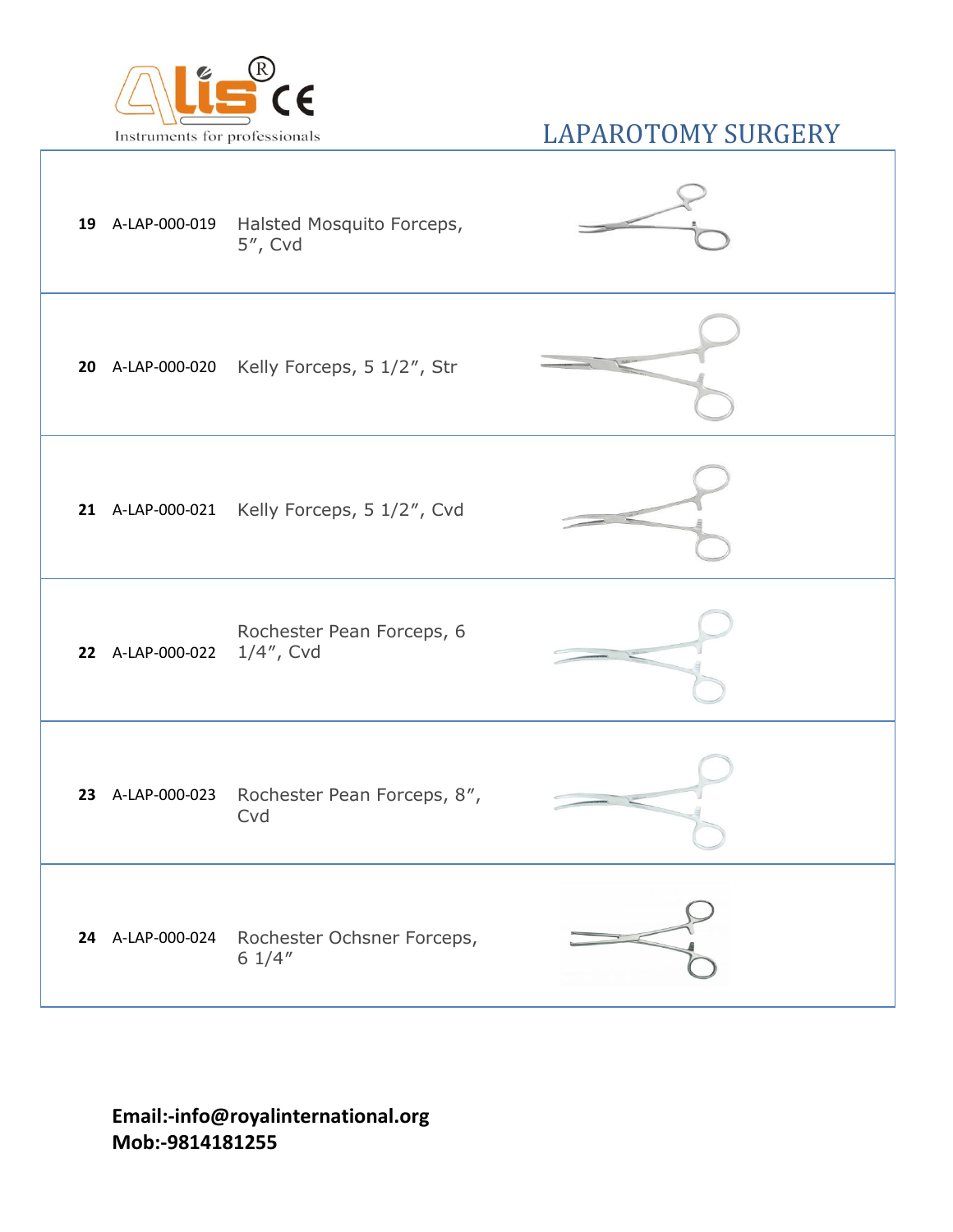

|  | 25 A-LAP-000-025 Mixter Forcep, 7 1/2"                      |                                  |
|--|-------------------------------------------------------------|----------------------------------|
|  | 26 A-LAP-000-026 Mixter Forcep, 9"                          |                                  |
|  | 27 A-LAP-000-027 Baby Mixter Forcep, 5 1/4"                 | asematera.truetpesa.ellibebe.com |
|  | 28 A-LAP-000-028 Backhaus Towel Clamps, 5"                  |                                  |
|  | 29 A-LAP-000-029 Foerster Sponge Forceps,<br>10", Str, Serr |                                  |
|  | 30 A-LAP-000-030 Mayo Hegar NH, 6", TC                      |                                  |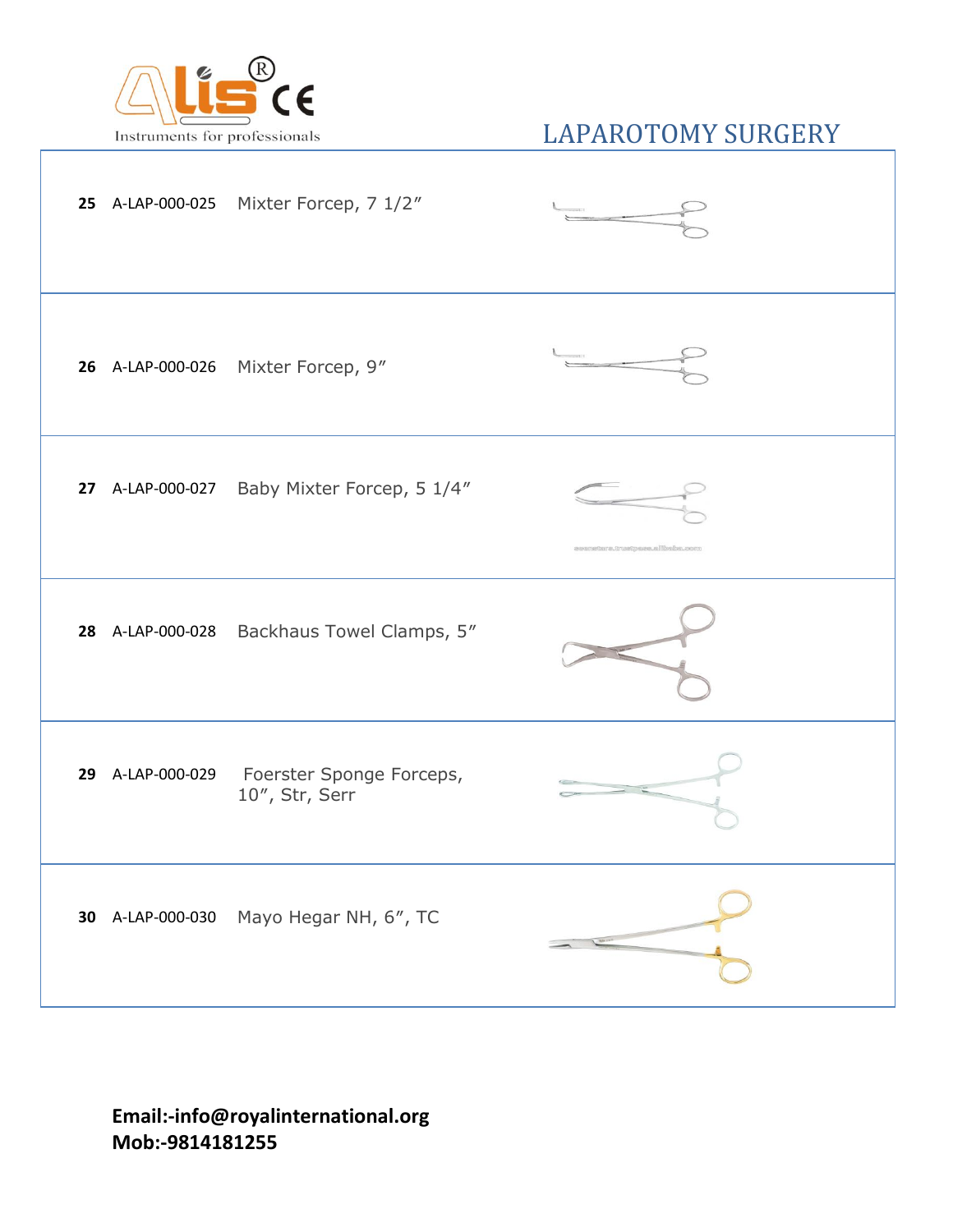

|                  | 31 A-LAP-000-031 Mayo Hegar NH, 7", TC      |                                                                                                                                                                                                                                                                                                                                                                                             |
|------------------|---------------------------------------------|---------------------------------------------------------------------------------------------------------------------------------------------------------------------------------------------------------------------------------------------------------------------------------------------------------------------------------------------------------------------------------------------|
|                  | 32 A-LAP-000-032 Mayo Hegar NH, 8", TC      |                                                                                                                                                                                                                                                                                                                                                                                             |
|                  | 33 A-LAP-000-033 Mayo Hegar HN, 10 1/2", TC |                                                                                                                                                                                                                                                                                                                                                                                             |
|                  | 34 A-LAP-000-034 Poole Suction Tube, Str    |                                                                                                                                                                                                                                                                                                                                                                                             |
|                  | 35 A-LAP-000-035 Goelet Retractors          |                                                                                                                                                                                                                                                                                                                                                                                             |
| 36 A-LAP-000-036 | U.S. Army Retractor<br>(set of 2)           | $\frac{1}{\sqrt{2\pi}}\sum_{n=1}^{\infty}\frac{1}{n} \sum_{n=1}^{\infty}\frac{1}{n} \sum_{n=1}^{\infty}\frac{1}{n} \sum_{n=1}^{\infty}\frac{1}{n} \sum_{n=1}^{\infty}\frac{1}{n} \sum_{n=1}^{\infty}\frac{1}{n} \sum_{n=1}^{\infty}\frac{1}{n} \sum_{n=1}^{\infty}\frac{1}{n} \sum_{n=1}^{\infty}\frac{1}{n} \sum_{n=1}^{\infty}\frac{1}{n} \sum_{n=1}^{\infty}\frac{1}{n} \sum_{n=1}^{\in$ |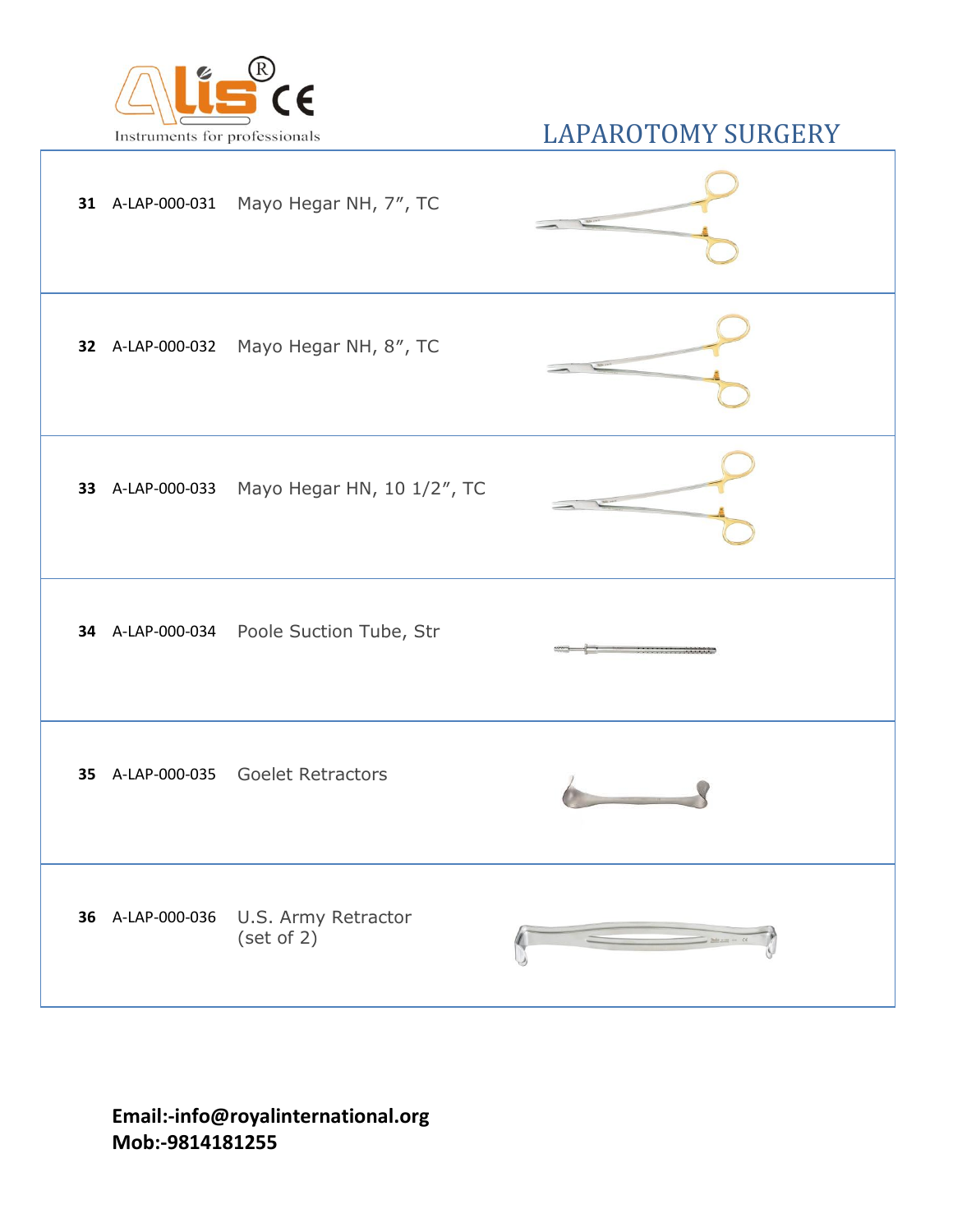

|  | 37 A-LAP-000-037 Ribbon Retractor, 3/4"   | The South of the South of the South of the South of the South of the South of the South of the South of the South of the South of the South of the South of the South of the South of the South of the South of the South of t |
|--|-------------------------------------------|--------------------------------------------------------------------------------------------------------------------------------------------------------------------------------------------------------------------------------|
|  | 38 A-LAP-000-038 Ribbon Retractor, 1 1/4" | $m =$                                                                                                                                                                                                                          |
|  | 39 A-LAP-000-039 Ribbon Retractor, 2"     | $\rightarrow$                                                                                                                                                                                                                  |
|  | 40 A-LAP-000-040 Deaver Retractor, 1"     | <b>CONTRACTOR</b>                                                                                                                                                                                                              |
|  | 41 A-LAP-000-041 Deaver Retractor, 2"     |                                                                                                                                                                                                                                |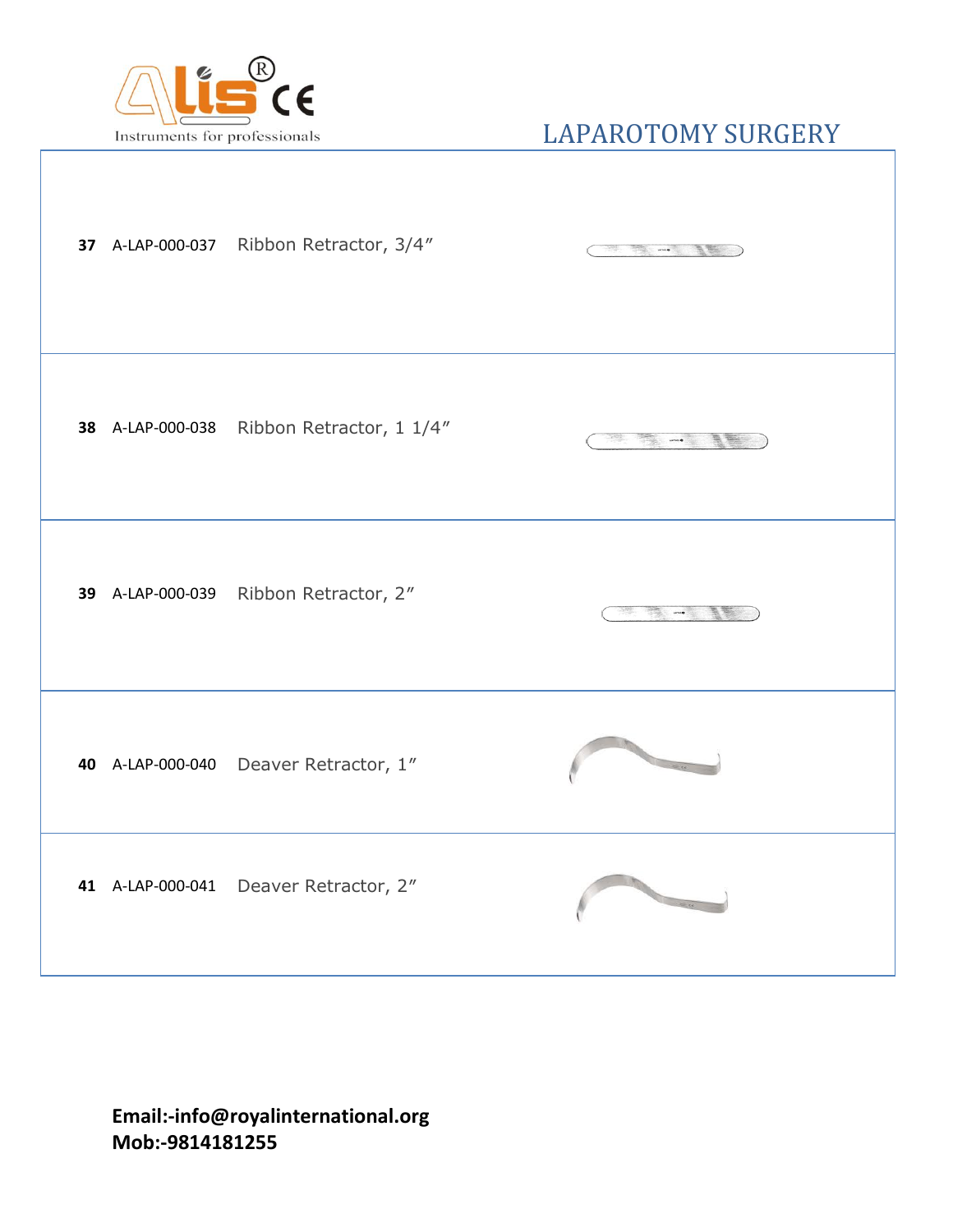

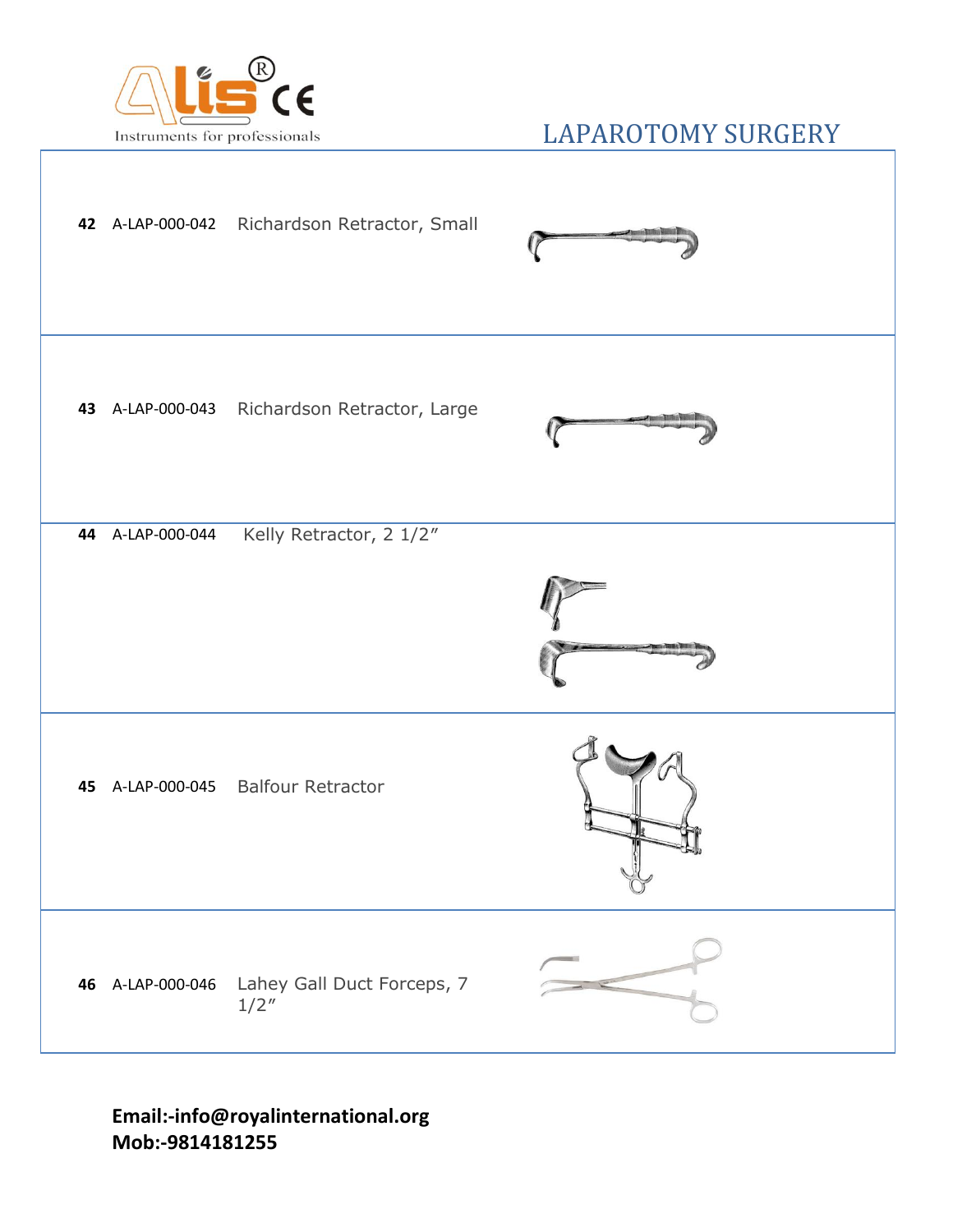

|    | 47 A-LAP-000-047 Allis Tissue Forceps, 6"           |  |
|----|-----------------------------------------------------|--|
|    | 48 A-LAP-000-048 Allis Tissue Forceps, 10"          |  |
| 49 | A-LAP-000-049 Babcock Tissue Forceps, 6<br>1/4''    |  |
|    | 50 A-LAP-000-050 Babcock Tissue Forceps, 9<br>1/4'' |  |
|    | 51 A-LAP-000-051 Stainless Steel Ruler              |  |
|    | 52 A-LAP-000-052 Schnidt Tonsil Forceps, 7<br>1/2'' |  |